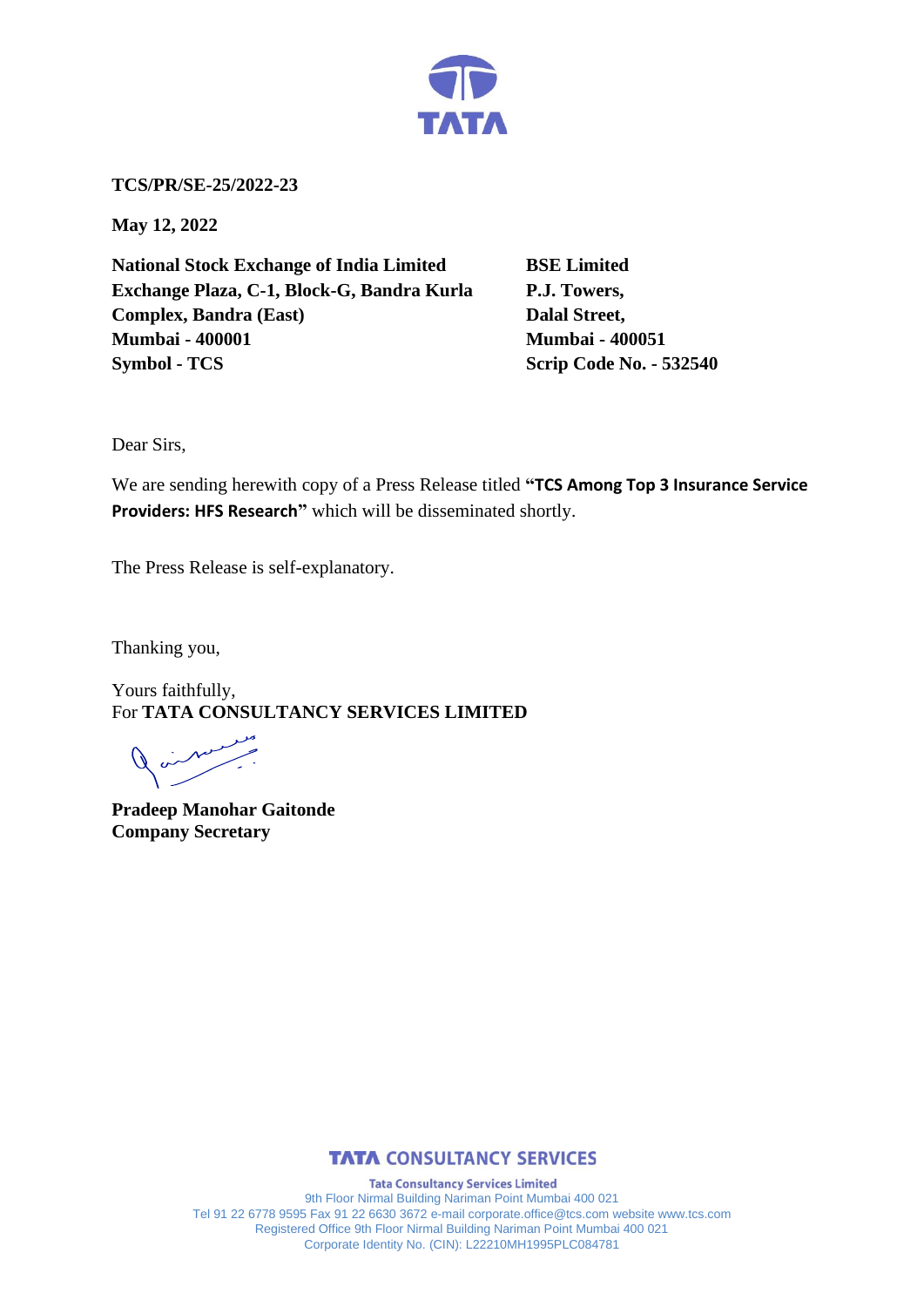

## For immediate use Press Release

### **TCS Among Top 3 Insurance Service Providers: HFS Research**

*Tata Consultancy Services' Deep Domain Knowledge and Unmatched Technology Expertise Make it an Innovation and Transformation Partner of Choice for Global Insurers*

**LONDON | MUMBAI, May 12, 2022:** Tata Consultancy Services (TCS) (BSE: 532540, NSE: TCS) has been positioned among top three providers in the HFS Top 10 for Insurance Services<sup>1</sup>. In an assessment of 18 insurance service providers, TCS ranked #1 for overall execution, breadth and depth of insurance capabilities, and scale of business.

"*In an era of uncertainties, new risks and growing customer awareness and expectations, insurance carriers are reinventing themselves by transforming from the core. Progressive insurers are partnering with TCS to embrace next-gen digital technologies to drive transformation across the insurance value chain and enhance customer experience*," said **K Krithivasan, Business Group Head, Banking, Financial Services and Insurance, TCS**. "*This ranking is a reflection of our strong domain and technology capabilities, partnership network and focus on innovation that we bring along as we lead the change for our insurance clients*."

With its deep domain knowledge and unmatched technology expertise, TCS is an innovation and transformation partner of choice for global insurers. It offers a comprehensive portfolio of IT, consulting and advisory services in growth and transformation, application development, product implementation and configurations, TCS BaNCS insurance policy administration products, BFSI platforms, cognitive business services, innovation-as-a-service right from ideation, enabling core capabilities and agile implementation.

TCS has a proven track record of implementing large and complex business transformation programs for leading insurers across life insurance, annuities and retirements, property and casualty, reinsurance and insurance brokerage business, driving superior customer experiences, improving performance and creating immense value. Insurers across the globe leverage TCS' flagship intellectual property including TCS Conversa™, a conversational platform leveraging AI/ML to enable self-service interactions.

TCS leverages its Business 4.0™ framework and Machine First™ approach, its co-innovation and research hubs, TCS Pace Ports™, and Co-innovation Network (COIN™) to deliver superior business outcomes for its insurance clients.

TCS BaNCS for Insurance solutions span life, annuity, pensions, property & casualty, reinsurance, and health insurance, supporting every event in the lifecycle of a policy. Resting on a digital core, the solution's APIs and cognitive tools like AI and analytics have helped insurers enhance efficiencies, derive insights to create contextual offerings, expand their footprint and seamlessly connect to collaborative ecosystems for increased impact.

The TCS BFSI platform powered by TCS BaNCS provides end-to-end Platform-as-a-service capabilities. Over six major UK and Europe insurers and a large US insurer have leveraged BFSI platforms to improve customer experience, enabling a data and analytics engine, electronic communication hub and cloud infrastructure.

**Reetika Fleming, Research Leader, HFS**, said, "*TCS emerged once again in our research as one of the global leaders in insurance services. The service provider is aligning its capabilities to help carriers with core transformation themes such as enterprise agility, faster time to market, and cost optimization. In particular, HFS sees TCS' Research wing and co-innovation network to be strong value drivers to insurance clients and serves it well in the quest for innovation*."

"*TCS combines its extensive experience in the insurance industry with its contextual knowledge, investments* 

<sup>1</sup> HFS Top 10: Insurance Services, 2022, Reetika Fleming, Sam Duncan, and Mayank Madhur, HFS Research, March 2, 2022